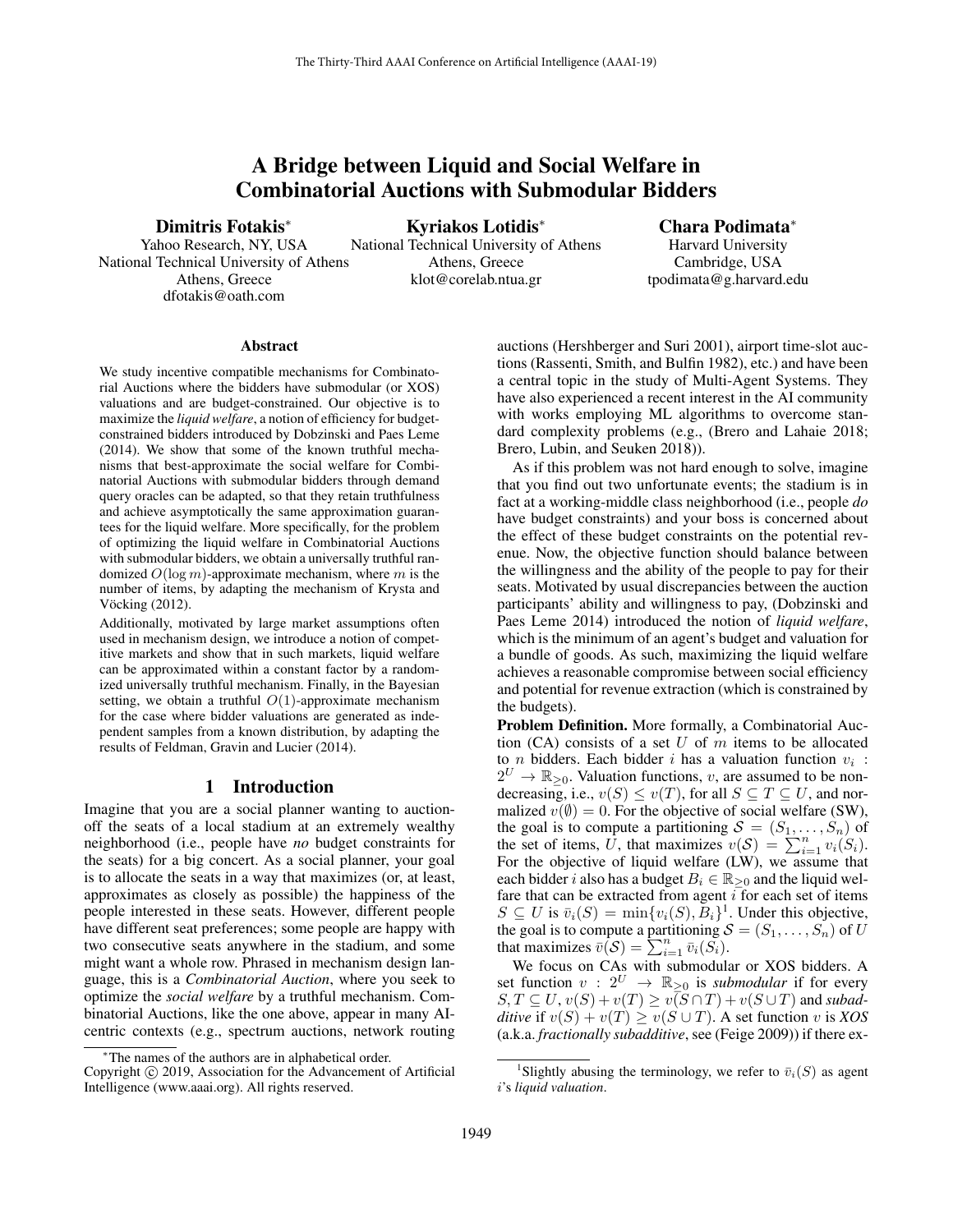ist additive functions  $w_k : 2^U \to \mathbb{R}_{\geq 0}$  such that for every  $S \subseteq U$ ,  $v(S) = \max_k \{w_k(S)\}\$ . The class of submodular functions is a proper subset of the class of XOS functions, which in turn is a proper subset of the class of subadditive functions.

Since bidder valuations have exponential size, a polynomial (in  $m$  and  $n$ ) algorithm must have oracle access to them. A *value query* specifies a set  $S \subseteq U$  and receives the value  $v(S)$ . A *demand query*, denoted by  $DQ(v, U, \vec{p})$ , specifies a valuation function  $v$ , a set  $U$  of available items and a price  $p_i$  for each available item  $j \in U$ , and receives the set (or bundle)  $S \subseteq U$  maximizing  $v(S) - \sum_{j \in S} p_j$ , i.e., the set of available items that maximizes bidder's utility at these prices. For brevity, we often write  $p(S) = \sum_{j \in S} p_j$  to denote the price of a bundle S. Demand queries are strictly more powerful than value queries. Value queries can be simulated by polynomially many demand queries, and in terms of communication cost, demand queries are exponentially stronger than value queries (Blumrosen and Nisan 2009). Our mechanisms are polynomial-time, given access to demand oracles, which in general can be NP-hard to compute.

## 1.1 Previous Work on Social Welfare

Truthful maximization of SW in CAs with submodular or XOS bidders has been a central problem in Algorithmic Mechanism Design, with many powerful results. Due to space restrictions, we only discuss results most relevant to our work. While discussing previous work below, we assume XOS bidders and polynomial-time randomized truthful mechanisms that approximate the SW, by accessing valuations through demand queries, unless mentioned otherwise.

In the *worst-case* setting, where we do not make any further assumptions on bidder valuations, (Dobzinski, Nisan, and Schapira 2006) presented the first truthful mechanism with a non-trivial approximation guarantee of  $O(\log^2 m)$ . (Dobzinski 2007) improved the approximation ratio to  $O(\log m \log \log m)$  for the more general class of subadditive valuations. Subsequently, (Krysta and Vöcking 2012) provided an elegant randomized online mechanism that achieves an approximation ratio of  $O(\log m)$  for XOS valuations. (Dobzinski 2016) broke the logarithmic barrier for XOS valuations, by providing an approximation guarantee of  $O(\sqrt{\log m})$ . We highlight that accessing valuations through demand queries is essential for these strong positive results. (Dobzinski 2011) proved that any truthful mechanism for submodular CAs with approximation ratio better than  $m^{\frac{1}{2}-\varepsilon}$  must use *exponentially* many value queries.

In the *Bayesian* setting, bidder valuations are drawn as independent samples from a known distribution. (Feldman, Gravin, and Lucier 2014) showed how to obtain item prices that provide a constant approximation ratio for XOS valuations. These results were significantly extended and strengthened in the recent work of (Düetting et al. 2017), and a (truly) polynomial algorithm was provided as well.

#### 1.2 Intuition, Main Ideas, and Contribution

Our aim is to extend these results to the objective of LW. To this end, we exploit the fact that most of the mech-

anisms above follow a simple pattern: first, by exploring either part of the instance in (Krysta and Vöcking 2012) or the knowledge about the valuation distribution in (Feldman, Gravin, and Lucier 2014), the mechanism computes appropriate (a.k.a. *supporting*) prices for all items. Then, these prices are "posted" to the bidders, who arrive oneby-one and select their utility-maximizing bundle, through a demand query, from the set of available items (see Algorithm 1).

The technical intuition behind the high level approach above is nicely explained in (Dobzinski 2016, Section 1.2). Let  $\mathcal{O} = (O_1, \ldots, O_n)$  be an optimal solution for the SW (in fact, any constant factor approximation suffices). The supporting price of item i in  $\mathcal O$  is  $q_i = w_k(\{j\})$ , where  $w_k$ is the additive valuation determining the value  $v_i(O_i)$  (recall that valuation functions are XOS). Intuitively,  $q_j$  is how much item  $j$  contributes to the social welfare of  $\check{\mathcal{O}}$ . Then, a price of  $p_j = q_j/2$  for each item j is appropriate in the sense that a constant approximation to  $v(\mathcal{O})$  can be obtained by letting the bidders arrive one-by-one, in an arbitrary order, and allocating to each bidder  $i$  her utility maximizing bundle, chosen from the set of available items by a demand query (see (Dobzinski 2016, Lemma 4.2)).

Hence, approximating the SW by demand queries boils down to computing such prices  $p_i$ . In the Bayesian setting, prices  $p_i$  can be obtained by drawing n samples from the valuation distribution and computing the expected contribution of each item  $j$  to a constant factor approximation of the optimal allocation (see Section 3 and Lemma 3.4 in (Feldman, Gravin, and Lucier 2014)). Similarly, the idea of estimating the contribution of the items would work under some market uniformity assumption, as the one introduced in Definition 5.1. In the worst-case setting, if we assume integral and polynomially-bounded valuations (i.e., that  $\max_i \{v_i(U)\} \leq m^d$ , for some constant d), a uniform price for all items selected at random from  $1, 2, 4, 8, \ldots, 2^{d \log m}$ results in an logarithmic approximation ratio. (Krysta and Vöcking 2012) show how to estimate supporting prices online, by combining binary search and randomized rounding. Importantly, as long as each bidder does not affect the prices offered to her, this general approach results in (randomized, universally) truthful mechanisms.

Towards extending the above approach and results to the LW, our first observation (Lemma 3.1) is that if a valuation function  $v$  is submodular (resp. XOS), then the corresponding liquid valuation function  $\bar{v} = \min\{v, B\}$  is also submodular (resp. XOS). Then, one can directly use the mechanisms of e.g., (Krysta and Vöcking 2012; Dobzinski 2016; Feldman, Gravin, and Lucier 2014) with valuation functions  $\bar{v} = \min\{v, B\}$  and demand queries of the form:  $DQ(\min\{v, B\}, U, \vec{p})$  (i.e., wrt. the liquid valuation of the bidders) and obtain the same approximation guarantees but now for the LW. However, the resulting mechanisms are no longer truthful; bidders still seek to maximize their *utility* (i.e., value minus price) from the bundle that they get, subject to their budget constraint, rather than their *liquid utility* (i.e., liquid value minus price). Specifically, given a set of items U available at prices  $p_i, j \in U$ , a budgetconstrained bidder i wants to receive the bundle  $S_i$  =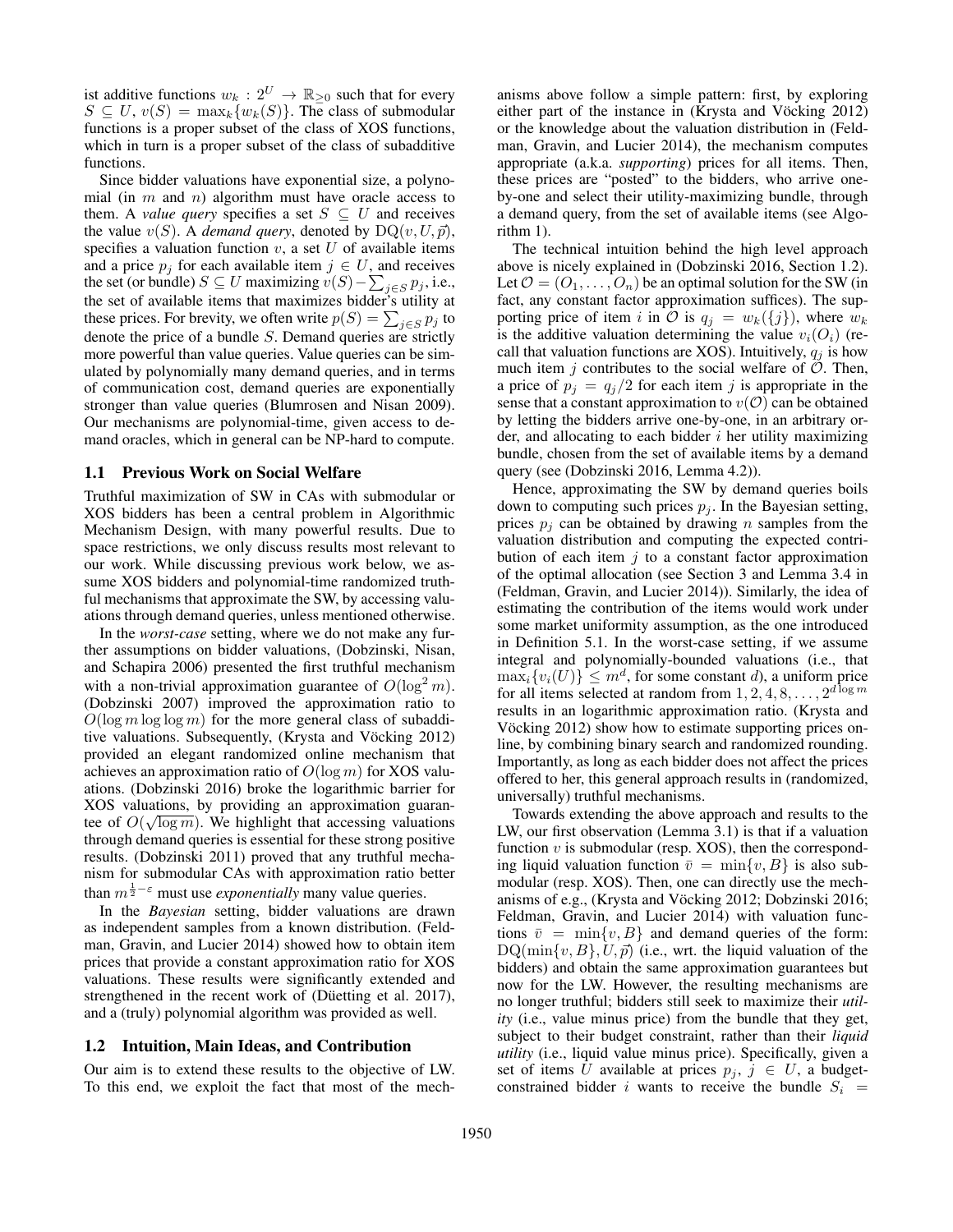$\arg \max_{S \subseteq U} \{v_i(S) - p(S) | p(S) \leq B_i\}$ , and might not be happy with the bundle  $S_i' = \arg \max_{S \subseteq U} \{ \bar{v}_i(S) - p(S) \}$ computed by the demand query for the liquid valuation<sup>2</sup>.

To restore truthfulness, we replace demand queries with *budget-constrained demand queries*. A budget-constrained demand query, denoted by  $BCDQ(v, U, \vec{p}, B)$ , specifies a valuation function v, a set of available items  $U$ , a price  $p_i$ for each  $j \in U$  and a budget B, and receives the set  $S \subseteq U$ maximizing  $v(S) - p(S)$ , subject to  $p(S) \leq B$ , i.e., the set of available items that maximizes bidder's utility subject to her budget constraint.

To establish the approximation ratio, we first observe that the fact that liquid valuations are XOS suffices for estimating supporting prices, as in previous work on the SW. Additionally, we show that the bundles allocated by  $BCDQ(v, U, \vec{p}, B)$  approximately satisfy the efficiency guarantees on the liquid welfare and the liquid utility of the allocated bundles (see Lemma 3.3). Specifically, we observe that the approximation guarantees of mechanisms for the SW mostly follow from the fact that a demand query  $DQ(v, U, \vec{p})$  guarantees that for the allocated bundle S and for any  $T \subseteq U$ , (i)  $v(S) - p(S) \ge v(T) - p(T)$ , and (ii)  $v(S) \ge v(T) - p(T)$ . In Lemma 3.3, we show that a budget-constrained demand query,  $BCDQ(v, U, \vec{p}, B)$ , guarantees that for the allocated bundle  $\ddot{S}$  and any  $T \subseteq U$ , (i)  $2\bar{v}(S) - p(S) \ge \bar{v}(T) - p(T)$ , and (ii)  $\overline{v(S)} \ge \overline{v(T)} - p(T)$ . Using this property, we can prove the equivalent of (Dobzinski 2016, Lemma 4.2) and also the approximation guarantees of the mechanisms in (Krysta and Vöcking 2012), (Feldman, Gravin, and Lucier 2014) but for the LW.

Contribution. Formalizing the intuition above, we obtain (i) a randomized universally truthful mechanism that approximates the LW within a factor of  $O(\log m)$  (Section 4), and (ii) a posted-price mechanism that approximates the LW within a constant factor when bidder valuations are drawn as independent samples from a known distribution (Section 6). Both mechanisms assume XOS bidder valuations; the former is based on the mechanism of (Krysta and Vöcking 2012) and the latter on the mechanism of (Feldman, Gravin, and Lucier 2014).

Motivated by large market assumptions often used in Algorithmic Mechanism Design (see e.g., (Borgs et al. 2005; Eden, Feldman, and Vardi 2017; Lu and Xiao 2017) and the references therein), we introduce a competitive market assumption in Section 5. Competitive Markets are closer to practice, since they stand in between the stochastic and the worst-case settings, in terms of the assumptions made. The main idea is that when there is an abundance of bidders, even if we remove a random half of them, the optimal LW does not decrease by much. Then, computing supporting prices for all items based on a randomly chosen half of the bidders, and offering these prices through budget-constrained demand queries to the other half, yields a universally truthful mechanism that approximates LW within a constant factor (Theorem 5.5).

Conceptually, in this work, we present a general approach through which known truthful approximations to the SW, that access valuations through demand queries, can be adapted so that they retain truthfulness and achieve similar approximation guarantees for the LW. The important properties required are that liquid valuation functions  $\bar{v}$  belong to the same class as valuation functions  $v$  (proven for submodular, XOS and subadditive valuations), and that the efficiency guarantees of budget-constrained demand queries on liquid welfare and liquid utility are similar to the corresponding efficiency guarantees of standard demand queries for liquid valuations (proven for all classes of valuations functions). Indeed, applying this approach to the mechanism of (Dobzinski 2016), we obtain a universally truthful mechanism that approximates the LW for CAs with XOS bidders within a factor of  $O(\sqrt{\log m})$  (the details are omitted due to space constraints). Similarly, we can take advantage of the improved results of (Düetting et al. 2017) in the Bayesian setting. All the missing proofs can be found in the full version of the paper on (Fotakis, Lotidis, and Podimata 2018).

### 1.3 Previous Work on Liquid Welfare

Liquid welfare was introduced as an efficiency measure for auctions when bidders are budget constrained in (Dobzinski and Paes Leme 2014) (since it was known that getting any non-trivial approximation for the SW in these cases is impossible) and it corresponds to the optimal revenue an omniscient seller could extract from the set of the bidders, had he known their valuations and their budgets. Moreover, (Dobzinski and Paes Leme 2014) proved a  $O(\log n)$  (resp.  $(\log^2 n)$ )-approximation to the optimal LW for the case of a single divisible item and submodular (resp. subadditive) bidders. (Dobzinski and Paes Leme 2014) and (Lu and Xiao 2015) proved that the optimal LW can be approximated truthfully within constant factor for a single divisible good, additive bidder valuations and public budgets. Closer to our setting, (Lu and Xiao 2017) provided a truthful mechanism that achieves a constant factor approximation to the LW for multi-item auctions with divisible auctions, under a large market assumption. Under similar large market assumptions, (Eden, Feldman, and Vardi 2017) obtained mechanisms that approximate the optimal revenue within a constant factor for multi-unit online auctions with divisible and indivisible items, and a mechanism that achieves a constant approximation to the optimal LW for general valuations over divisible items. However, prior to our work, there was no work on approximating the LW in CAs (in fact, that was one of the open problems in (Dobzinski and Paes Leme 2014)).

Our work is remotely related to the literature of *budget feasible mechanism design*, a topic introduced by (Singer 2010) and studied in e.g., (Dobzinski, Papadimitriou, and

<sup>&</sup>lt;sup>2</sup>For a concrete example, consider a bidder with budget  $B = 2$ and two items a and b available at prices  $p_a = 2$  and  $p_b = 1$ . Assume that the bidder's valuation function is  $v({a}) = v({a}, {b}) =$ 10,  $v({b}) = 2$  (and therefore, her liquid valuation is  $\overline{v}({a}) =$  $\overline{v}(\{b\}) = \overline{v}(\{a, b\}) = 2$ . The bidder wants to get item a at price 2, which gives her utility 8. However, the demand query for her liquid valuation function  $\bar{v}$  allocates item b, which gives her a utility of 1. Clearly, in this example, the bidder would have incentive to misreport her preferences to the demand query oracle.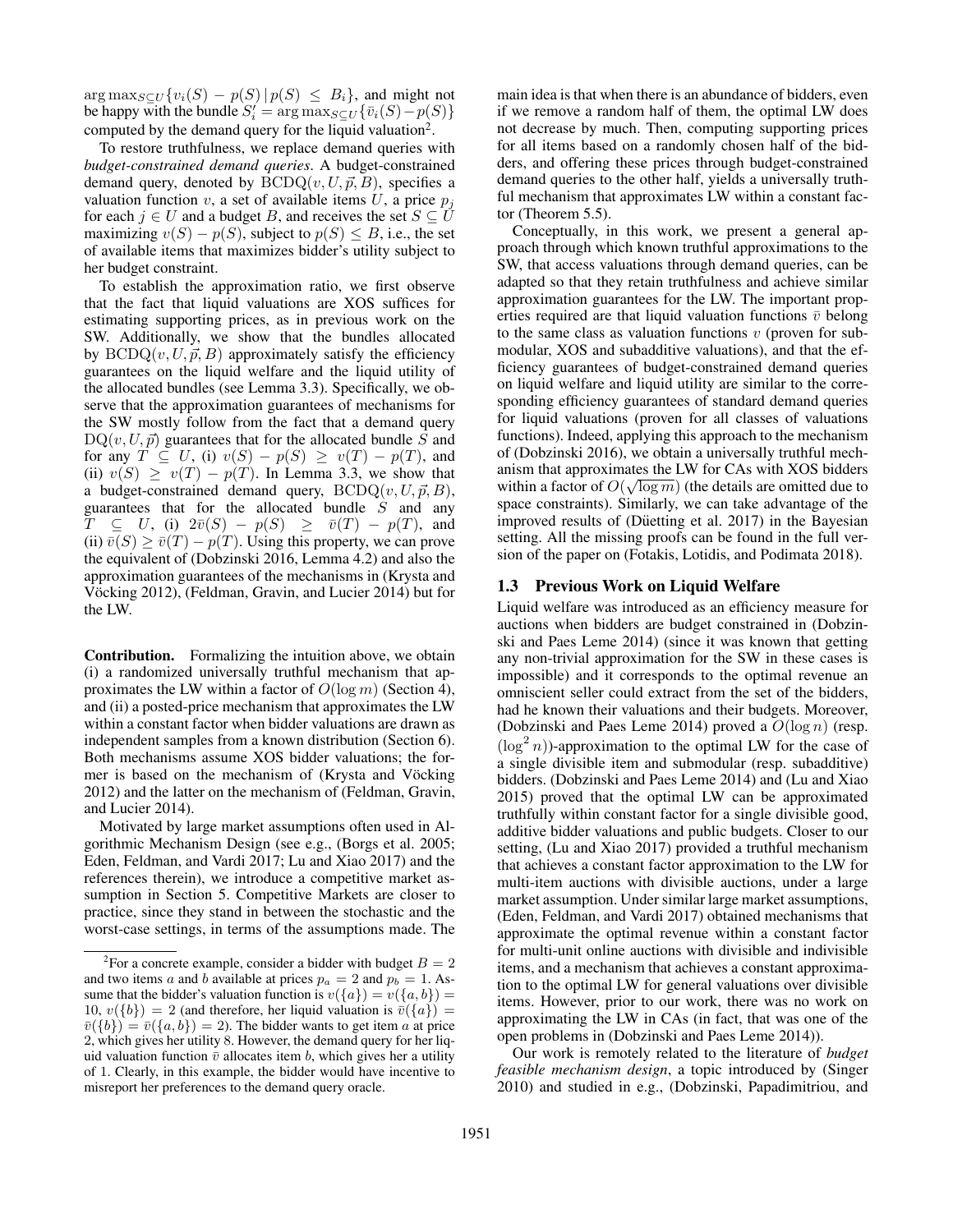Singer 2011; Chen, Gravin, and Lu 2011; Bei et al. 2012; Balkanski and Hartline 2016; Wu, Liu, and Li 2018). Budget feasible mechanism design focuses on payment optimization in reverse auctions, a setting almost orthogonal to the setting we consider in this work.

## 2 Notation and Preliminaries

The problem and most of the terminology and the notation are introduced in Section 1. In this section, we introduce some additional notation required for the technical part.

We use  $\mathbb{E}[X]$  to denote the expectation of a random variable X and  $\mathbb{P}[E]$  to denote the probability of an event E. Let OPT (resp.  $\overline{OPT}$ ) denote the optimal SW (resp. LW)<sup>3</sup>. For some  $\rho > 1$ , which may depend on n and m, we say that a mechanism is  $\rho$ -approximate for the optimal SW (resp. LW) if it produces an allocation S with  $\rho \cdot v(S) \geq \text{OPT}$  (resp.  $\rho \cdot \bar{v}(S) > \overline{\text{OPT}}$ ).

Let a social choice function  $f : \bar{V}^n \to A$ , which maps the set of liquid valuation functions of the bidders,  $\overline{V} : V \times B$ , to an allocation, A, and a payment scheme  $q = (q_1, \ldots, q_n)$ for this allocation. A deterministic mechanism is defined by the pair  $(f, q)$ . Our mechanisms in this work are going to be *randomized*, i.e., they are probability distributions over *deterministic* mechanisms. The incentives desiderata for randomized mechanisms are usually either *universal truthfulness* (when for all the deterministic mechanisms, the bidders' dominant strategy is truthfulness) or *truthfulness in expectation* (Dobzinski, Fu, and Kleinberg 2010; Dughmi, Roughgarden, and Yan 2011) (when bidders' *expected* utilities are maximized under truthful reporting of their private information). In this work, we are focusing on the former, stronger notion; the one of *universal truthfulness*, under the bidders' budget constraints.

Definition 2.1 (Universal Truthfulness under Budget Constraints). *Let*  $(\tilde{f}, \tilde{q})$  *be a randomized mechanism over a* set of deterministic mechanisms  $\{(f^1, q^1), \ldots, (f^k, q^k)\}.$ *Mechanism*  $(\tilde{f}, \tilde{q})$  *is* universally truthful *if for all*  $i \in$  $[n], \kappa \in [k]$  *and for any*  $v'_i$  *and any*  $B'_i$ *, such that*  $q^{\kappa}(v_i', v_{-i}) \leq B_i'$  and  $q^{\kappa}(v_i, v_{-i}) \leq B_i$ , it holds that:

$$
v_i(f^{\kappa}(v_i, B_i, v_{-i}, B_{-i})) - q^{\kappa}(v_i, B_i, v_{-i}, B_{-i})
$$
  
\n
$$
\geq v_i(f^{\kappa}(v'_i, B'_i, v_{-i}, B_{-i})) - q^{\kappa}(v'_i, B'_i, v_{-i}, B_{-i})
$$

## 3 Approach

First, we show that if the bidder valuations are submodular (resp. XOS, subadditive), then their liquid valuations are submodular (resp. XOS, subadditive) as well.

Lemma 3.1. *Let* v *be a non-negative monotone submodular (resp. XOS, subadditive) function. Then, for any*  $B \in \mathbb{R}_{\geq 0}$ *,*  $\bar{v} = \min\{v, B\}$  *is also monotone submodular (resp. XOS, subadditive).*

In Algorithm 1, we present a universally truthful (since the prices offered to each bidder do not depend on her declaration and demand queries maximize bidders' utility) mechanism, which is a simplified version of the mechanism in

### Algorithm 1 Core Mechanism

1: Fix an ordering  $\pi$  of bidders and set  $U_1 = U$ .

2: Set initial prices for the items:  $\bar{p}^{(1)} = (p_1^{(1)}, \dots, p_m^{(1)})$ .

- 3: for each bidder  $i = 1, \ldots, n$  according to  $\pi$  do
- 4: Let  $S_i = \text{DQ}(v_i, U_i, \vec{p}^{(i)},)$
- 5: With probability q, allocate  $S_i$  to i and set  $U_{i+1} =$  $U_i \setminus S_i$ . Otherwise, set  $U_{i+1} = U_i$ .

6: Update item prices to  $\bar{p}^{(i+1)} = (p_1^{(i+1)}, \dots, p_m^{(i+1)}).$ 7: end for

(Krysta and Vöcking 2012) for approximating SW in CAs. Since for the LW, bidders have budgets, we replace the demand queries  $DQ(v_i, U_i, \bar{p}^{(i)})$  in line 4 with budget constrained demand queries  $BCDQ(v_i, U_i, \vec{p}^{(i)}, B_i)^4$ . As explained in Section 1.2, Algorithm 1 with BCDQs remains universally truthful for budget-constrained bidders.

Lemma 3.2 (Truthfulness of BCDQs). *For budgetconstrained bidders, Algorithm 1 with* BCDQ*s in line 4, is universally truthful.*

The lemma follows directly from Definition 2.1. Nevertheless, universal truthfulness is not our sole desideratum; in each of the three settings analyzed in the following sections, we show why mechanisms similar in spirit to Algorithm 1 with BCDQs, yield good approximation guarantees for the LW. Before the setting-specific analyses, we relate the efficiency of BCDQ to the efficiency of standard DQs for liquid valutions.

**Lemma 3.3.** *Let*  $S \subseteq U$  *be the set allocated by the BCDQ for a bidder with valuation* v *and budget* B*. Then, for every other*  $T \subseteq U$ *, the following hold: i)*  $\bar{v}(S) \geq \bar{v}(T) - p(T)$ *ii*)  $2\bar{v}(S) - p(S) \geq \bar{v}(T) - p(T)$ .

*Proof.* We will prove each claim of the lemma separately. For claim i), notice that if  $p(T) > B$ , then the right hand side of the inequality will be negative and thus, the inequality trivially holds. So, we will focus on the case where  $p(T)$  < B. We distinguish the following cases:

- 1.  $(\bar{v}(S) = v(S)$  and  $\bar{v}(T) = v(T)$ ) Hence,  $B \ge v(T)$ . Bundle T was *considered* at the time of the query and yet, the query returned set S. Thus:  $\overline{v}(S) \ge \overline{v}(S) - p(S) =$  $v(S) - p(S) \ge v(T) - p(T) = \bar{v}(T) - p(T).$
- 2.  $(\bar{v}(S) = B \text{ and } \bar{v}(T) = B)$  Then, the inequality trivially holds since:  $B \geq B - p(T)$  and prices are non-negative.
- 3.  $(\bar{v}(S) = B \text{ and } \bar{v}(T) = v(T))$  The inequality holds since:  $B \geq B - p(T) \geq v(T) - p(T) = \bar{v}(T) - p(T).$
- 4.  $(\bar{v}(S) = v(S)$  and  $\bar{v}(T) = B$ ) Hence,  $B \le v(T)$ . Bundle T was *considered* at the time of the query and yet, the query returned set S. Thus,  $\bar{v}(S) \ge \bar{v}(S) - p(S) = v(S) - \bar{v}(S)$  $p(S) \ge v(T) - p(T) \ge B - p(T) = \overline{v}(T) - p(T).$

<sup>&</sup>lt;sup>3</sup>The instance is clear from the context.

<sup>&</sup>lt;sup>4</sup>In all our mechanisms, if budgets are larger than the valuations of the allocated bundles, the mechanism with BCDQ behaves identically to the mechanism with DQ (i.e., revenue and SW are not affected by the change in the objective.)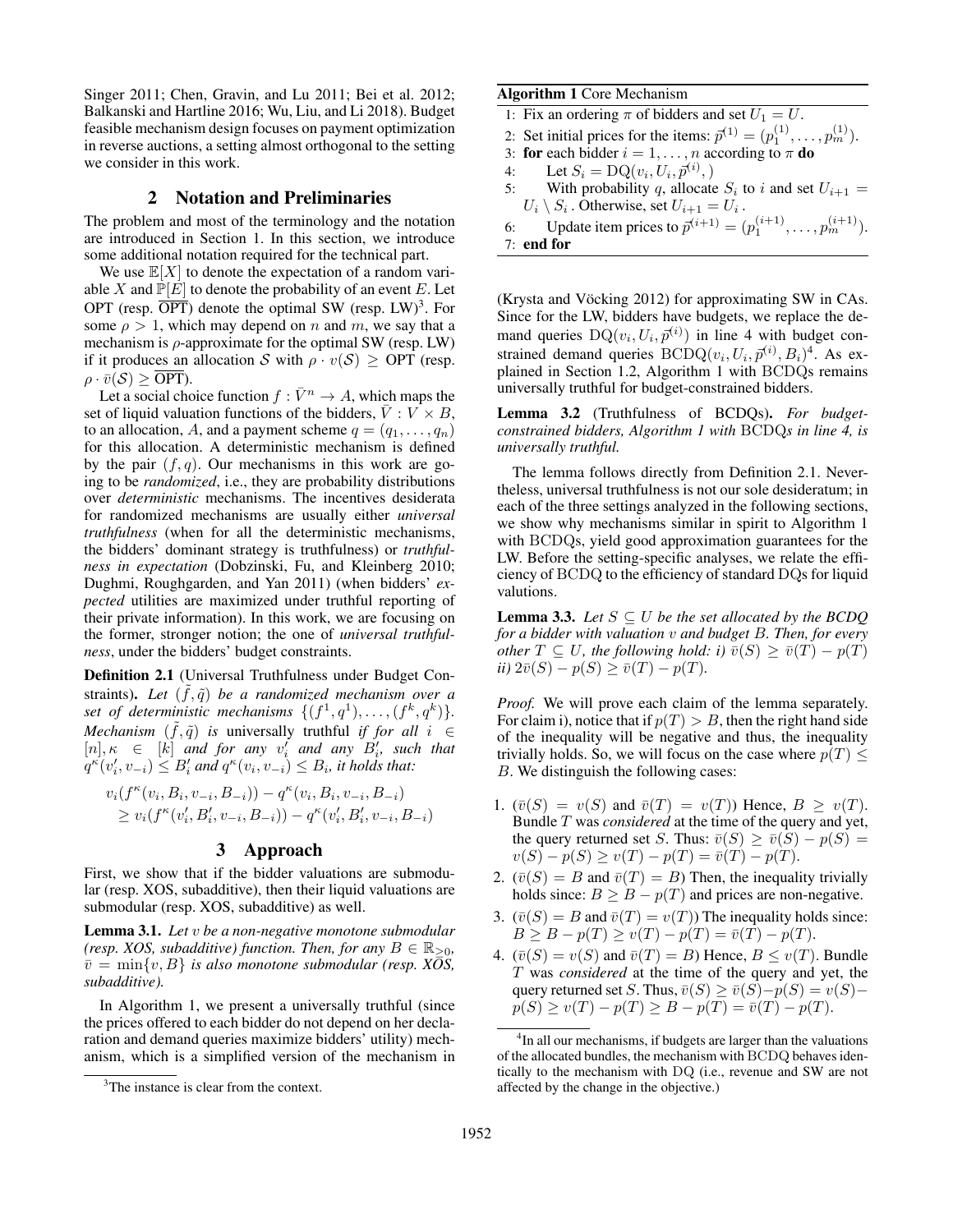#### Algorithm 2 KV-Mechanism for Liquid Welfare

| 1: Fix an ordering $\pi$ of bidders and set $U_1 = U$ .                              |
|--------------------------------------------------------------------------------------|
| 2: Set initial prices $p_1^{(1)} = \cdots = p_m^{(1)} = \frac{L}{4m}$ .              |
| 3: for each bidder $i = 1, , n$ according to $\pi$ do                                |
| 4: Let $S_i = BCDQ(v_i, U_i, \vec{p}^{(i)}, B_i)$                                    |
| 5: With probability q, allocate $R_i = S_i$ to i and set                             |
| $U_{i+1} = U_i \setminus S_i$ . Otherwise, set $U_{i+1} = U_i$ , $R_i = \emptyset$ . |
| 6: Update prices $\forall j \in S_i$ : $p_i^{(i+1)} = 2p_i^{(i)}$ .                  |
| $7:$ end for                                                                         |
|                                                                                      |

This concludes our proof for claim i).

For claim ii), notice that since  $S$  is the set received from the BCDQ, then it is *affordable*:  $\bar{v}(S) \geq p(S)$ . Adding this inequality to the inequality of claim i), we have that:  $2\bar{v}(S)$  –  $p(S) \geq \overline{v}(T) - p(T).$  $\Box$ 

## 4 Worst-Case Setting

For the worst-case instances, adapting appropriately our Core Mechanism, we present Algorithm 2 (based again, on the mechanism of (Krysta and Vöcking 2012)). The only difference is that budget-constrained bidders in Algorithm 2 are restricted to using BCDQs, instead of DQs, thus making the mechanism universally truthful (see Section 3). Resembling the analysis of (Krysta and Vöcking 2012), we show that for  $1/q = \Theta(\log m)$ , Algorithm 2 achieves an approximation ratio of  $O(\log m)$  for the LW. First, we note that parameter<sup>5</sup>  $L$  is selected so that there exists only one bidder whose liquid valuation for  $U$  (weakly) exceeds it.

Theorem 4.1. *Algorithm 2 is universally truthful and for* q = 1/Θ(log m)*, achieves an approximation ratio of* O(log m) *for the LW.*

We present a series of Lemmas that will lead us naturally to the proof of the Theorem. Let  $S = (S_1, \ldots, S_n)$ and  $\mathcal{R} = (R_1, \ldots, R_n)$  the provisional and the final allocation of Algorithm 2 respectively. First, we provide two useful bounds on  $\bar{v}(S)$ . We find it important to also discuss an overselling variant of Algorithm 2. In the *Overselling* variant, allow us to assume that for Step 5 of Algorithm 2,  $q = 1$  (i.e.,  $S_i$  is allocated to bidder i with certainty) and  $U_{i+1} = U_i = U$  (thus the name of the variant). The *Overselling* variant allocates at most  $k = \log(4m) + 2$  copies of each item and collects a liquid welfare within a constant factor of the optimal LW. To see that, observe that for  $q = 1$ , after allocating  $k - 1$  copies of some item j, j's price becomes  $\frac{L}{4m} 2^{\log(4m)+1} = 2L$ . Then, there is only one agent with liquid valuation larger than  $L$  who can get a copy of  $j$ .

**Lemma 4.2.** Let  $p_i$  denote the final price of each item j. *Then, for* any *sets*  $U_1, \ldots, U_n \subseteq U$  *of items available when*  $\sum_{j\in U} p_j - L/4.$ *the bidders arrive, Algorithm 2 with*  $q = 1$  *satisfies*  $\bar{v}(S) \geq$ 

*Proof.* Since bidders are individually rational and do not violate their budget constraints, for every bidder  $i$  it holds that

 $B_i \geq \sum_{j \in S_i} p_j^{(i)}$  and  $v_i(S_i) \geq \sum_{j \in S_i} p_j^{(i)}$ . The rest of the proof is identical to the proof of (Krysta and Vöcking 2012, Lemma 2) for  $b = 1$ . Specifically, let  $\ell_j^{(i)}$  be the number of copies of item  $j$  allocated just before bidder  $i$ arrives, and let  $\ell_i$  be the total number of copies of item j allocated by Algorithm 2 with  $q = 1$ . Then, using the fact that  $p_j = L \cdot 2^{\ell_j}/4m$ :  $\bar{v}(S) \ge \sum_{i=1}^n \sum_{j \in S_i} p_j^{(i)} =$  $\frac{L}{4m} \sum_{i=1}^{n} \sum_{j \in S_i} 2^{\ell_j^{(i)}} = \frac{L}{4m} \sum_{j \in U} (2^{\ell_j} - 1) = \sum_{j \in U} p_j$  $L/4$ 

**Lemma 4.3.** *For sets*  $U_1 = \cdots = U_n \subseteq U$ *, the* Overselling  $\sum_{j\in U} p_j$ . *variant of Algorithm 2 with*  $q = 1$  *satisfies*  $\overline{v(S)} \geq \overline{OPT}$ 

*Proof.* Let  $\mathcal{O} = (O_1, \ldots, O_n)$  be the optimal allocation. From Lemma 3.3, we get that for each bidder i,  $\bar{v}(S_i) \geq$  $\bar{v}(O_i) - \sum_{j \in O_i} p_j^{(i)} \ge \bar{v}(O_i) - \sum_{j \in O_i} p_j$ , where we use that the final price of each item is the largest one. Summing over all bidders, we have that  $\bar{v}(S) \ge \bar{v}(O) - \sum_{i=1}^n \sum_{j \in O_i} p_j \ge$  $\overline{OPT} - \sum_{j \in U} p_j$ , where the last inequality uses the fact that the optimal solution is feasible and thus, each item is allocated at most once in O.  $\Box$ 

Lemma 4.4. *The* Overselling *variant of Algorithm 2 with*  $q = 1$  *allocates at most*  $log(4m) + 2$  *copies of each item and computes an allocation* S with liquid welfare  $\bar{v}(S) \geq$  $\frac{3}{8}\overline{OPT}.$ 

*Proof.* Follows directly from Lemma 4.2, Lemma 4.3 and the fact that  $\overline{OPT} > L$ . П

Of course, the allocation  $S$  in Lemma 4.4 is infeasible, since it allocates a logarithmic number of copies of each item. The remedy is to use an allocation probability  $q = 1/\Theta(\log m)$ . For such values of q, we can plug in the proof of (Krysta and Vöcking 2012, Lemma 6) (which just uses that the valuation functions are fractionally subadditive) and show that for each agent i and for all  $A \subseteq U$ ,  $\mathbb{E}[\bar{v}_i(A \cap U_i)] \ge \bar{v}_i(A)/2$ . We are now ready to conclude the proof of Theorem 4.1.

**Lemma 4.5.** *For Algorithm 2 with*  $q^{-1} = 4(\log(4m) + 1)$ *, it holds that*  $\mathbb{E}[\bar{v}(\mathcal{S})] \geq \overline{OPT}/8$  *and*  $\mathbb{E}[\bar{v}(\mathcal{R})] \geq q \overline{OPT}/8$ *.* 

*Proof.* Let  $\mathcal{O} = (O_1, \ldots, O_n)$  be the optimal allocation. For each bidder i, Lemma 3.3 implies that the response  $S_i$  of BCDQ satisfies  $\bar{v}_i(S_i) \geq \bar{v}_i(O_i \cap U_i) - \sum_{j \in O_i \cap U_i} p_j^{(i)},$  for any  $U_i$  resulted from the outcome of the random coin flips. Therefore,  $\mathbb{E}[\bar{v}_i(S_i)] \geq \mathbb{E}[\bar{v}_i(O_i \cap U_i)] - \mathbb{E}[\sum_{j \in O_i \cap U_i} p_j^{(i)}].$ By the choice of q, for any bidder i,  $\mathbb{E}[\bar{v}_i(O_i \cap U_i)] \geq$  $\overline{v}_i(O_i)/2$ . Then, working with the expectations as in the proofs of Lemma 4.2, Lemma 4.3 and Lemma 4.4, we can show that  $\mathbb{E}[\bar{v}(\mathcal{S})] \geq \overline{\text{OPT}}/8$ . Finally, one can use linearity of expectation and show that  $\mathbb{E}[\bar{v}(\mathcal{R})] = q \mathbb{E}[\bar{v}(\mathcal{S})]$ . The details are omitted, due to lack of space, and can be found in (Krysta and Vöcking 2012, Lemma 4). □

 ${}^{5}L$  can be computed with standard techniques, as explained in (Krysta and Vöcking 2012).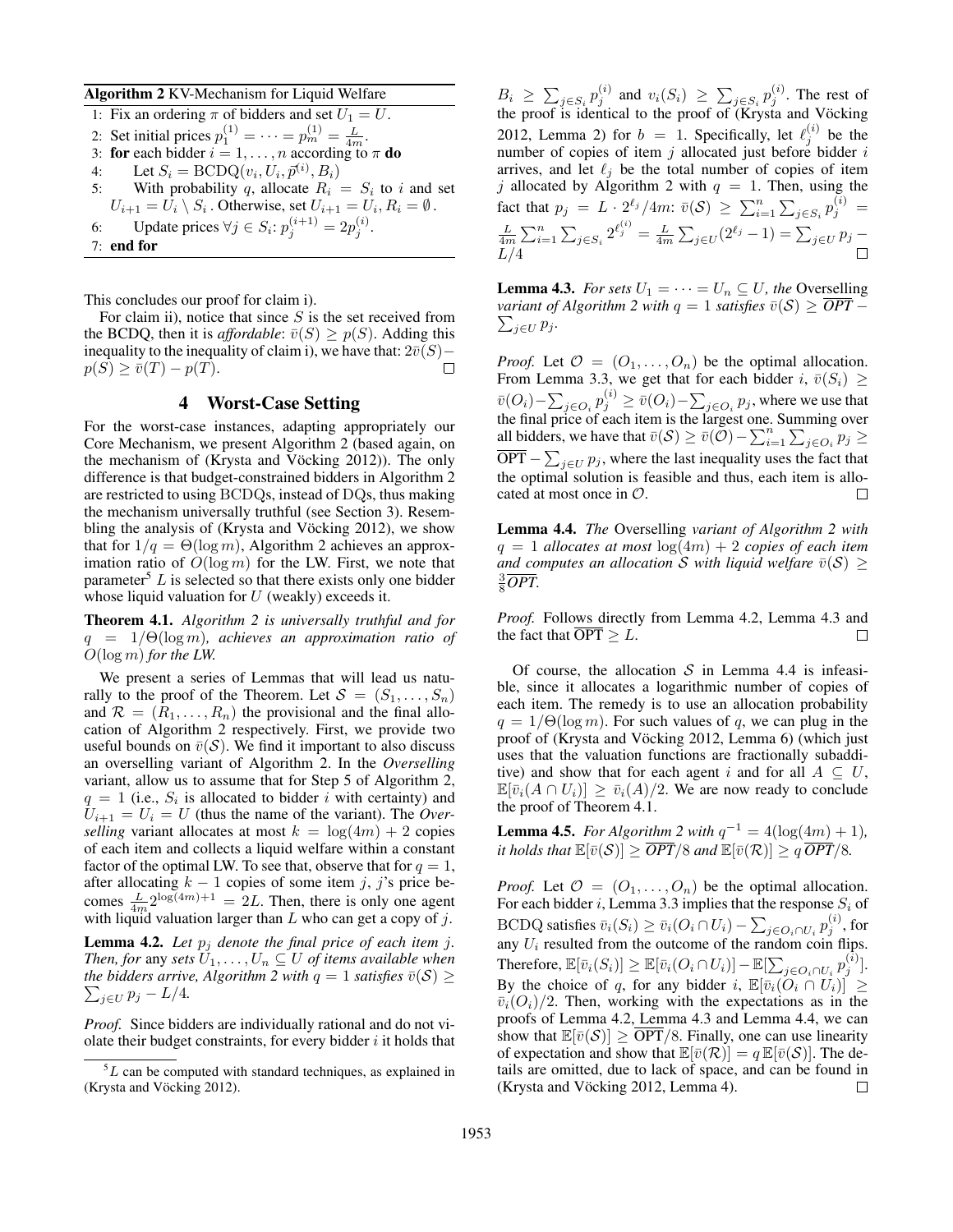## 5 Competitive Market

(Borgs et al. 2005) were the first ones to define a *budget dominance parameter* that corresponded to the ratio of the maximum budget of all the bidders to the value of the optimum SW in the context of multi-unit auctions with budgetconstrained bidders. More recently, (Eden, Feldman, and Vardi 2017) and (Lu and Xiao 2017) used similar notions of budget dominance<sup>6</sup> (termed *large market assumptions*) as a means to achieve constant factor approximation to the LW in multi-unit auctions and auctions with divisible items respectively. However, for the case of *divisible* items, it is clear that the definition of a large market used in the previous cases, becomes almost void  $<sup>7</sup>$ . Below, we first introduce our defini-</sup> tion of Competitive Markets for indivisible goods and then, show how one can obtain a constant factor approximation of the optimal LW, when bidders have XOS liquid valuations.

**Definition 5.1** (( $\varepsilon$ ,  $\delta$ ) - Competitive Market). *Let*  $0 \leq \varepsilon$ 2 *and a constant*  $0 \le \delta \le 1/2$ *. A market is called*  $(\epsilon, \delta)$ *- Competitive Market, if for any randomly removed set of bidders,* S*, with cardinality* n/2*, then for the remaining set of bidders,* T*, it holds that:*

$$
\mathbb{P}\left[\overline{OPT}_{\mathbb{T}} \ge \left(1 - \frac{\varepsilon}{2}\right) \cdot \overline{OPT}\right] \ge 1 - \delta \tag{1}
$$

where by  $\overline{OPT}_{\mathbb{T}}$  we denote the optimal LW achieved by bid*ders in set* T*.*

**Proposition 5.2.** *In an*  $(\varepsilon, \delta)$  *- Competitive Market, let*  $\mathbb{S} \subseteq$ [n] *be randomly chosen s.t.*  $|\mathbb{S}| = \frac{\hbar}{2}$  *and let*  $\mathbb{T} = [n] \setminus \overline{\mathbb{S}}$ *. Then:*

$$
\mathbb{P}\left[\left\{\overline{OPT}_{\mathbb{T}} \geq \left(1 - \frac{\varepsilon}{2}\right) \overline{OPT}\right\} \cap \left\{\overline{OPT}_{\mathbb{S}} \geq \left(1 - \frac{\varepsilon}{2}\right) \overline{OPT}\right\}\right] \geq 1 - 2\delta
$$

*Proof.* Let  $X_{\mathbb{S}}$  the event that  $\overline{\text{OPT}}_{\mathbb{S}} \geq (1 - \frac{\varepsilon}{2}) \, \overline{\text{OPT}}$  and  $X_{\mathbb{T}}$ the event that  $\overline{\text{OPT}}_{\mathbb{T}} \geq (1 - \frac{\varepsilon}{2}) \overline{\text{OPT}}$ . Then, we have:

$$
\mathbb{P}\left[X_{\mathbb{S}} \cap X_{\mathbb{T}}\right] = 1 - \mathbb{P}\left[\overline{X_{\mathbb{S}}} \cup \overline{X_{\mathbb{T}}}\right] \ge 1 - 2\delta
$$

where the inequality follows from the Union Bound.  $\Box$ 

We are now ready to state our Competitive Market mechanism that will be used for approximating the optimal LW. We note here that the greedy algorithm  $\mathcal A$  is due to (Lehmann, Lehmann, and Nisan 2006).

As usual, we denote  $S = (S_1, \ldots, S_n)$  the final allocation from mechanism presented in Algorithm 3. Valuations of bidders are XOS (and so are the liquid valuations (Lemma 3.1)); let  $a_i$  be the maximizing clause of  $S_i$  in the liquid valuation  $\bar{v}_i$  of bidder *i*. Since  $a_i$ 's are additive, for each bidder *i* and  $j \in S_i$  let  $q_j = a_i({j})$ . Notice that  $\sum_{i \in [n]} \bar{v}(S_i) =$  $\sum_{j \in \bigcup_{i \in [n]} S_i} q_j$ . We denote by  $\overline{\text{OPT}}_{\mathbb{T}} = \sum_{j \in U} q_j^{\mathbb{T}}$ , where  $q_j^{\mathbb{T}}$ is the contribution of item j in  $\overline{OPT}_T$ . We divide the set of all items U into two sets; the set of *competitive* items, denoted by C and the set of *non-competitive* items, denoted by  $\overline{C} = \mathcal{M} \setminus \mathcal{C}$ . The following lemma upper bounds the contribution of non-competitive items in the optimal solution.

#### Algorithm 3 Competitive Market (CM) Algorithm

- 1: Divide the bidders into sets  $\mathbb{S}, \mathbb{T}$  uniformly at random, s.t.,  $|\mathbb{S}| = \frac{n}{2} = |\mathbb{T}|$ .
- 2: Run the greedy algorithm  $A$  for bidders in  $S$  and denote the solution obtained by  $\mathcal{A}^{\mathbb{S}}$ .
- 3: for  $j \in U$  do
- 4: Set  $p_j = \frac{1}{2\beta} \bar{v} \left( \mathcal{A}_j^{\mathbb{S}} \right)$ , where  $\beta > 1$  is a constant
- 5: end for
- 6: Fix an internal ordering of bidders in  $\mathbb{T}$ ,  $\pi$ , and set  $U_1 =$  $U$ .
- 7: for each bidder  $i \in \mathbb{T}$  arriving according to  $\pi$  do

.

8: Let  $S_i = \text{BCDQ}(v_i, U_i, \vec{p}).$ 

9: Set 
$$
U_{i+1} = U_i \setminus S_i
$$

10: end for

**Lemma 5.3.** *Let*  $C = \{j | q_j^T > \frac{\bar{v}(A_j^S)}{\beta}$  $\left\{\frac{\lambda_j}{\beta}\right\}$  for constant  $\beta > 1$ . Then,  $\sum_{j \in \overline{C}} q_j^{\mathbb{T}} \le \frac{\varepsilon}{2(\beta - 1)} \overline{OPT}$  and  $\sum_{j \in C} q_j^{\mathbb{T}} \ge$  $\frac{\beta(2-\varepsilon)-2}{2(\beta-1)}$ OPT.

*Proof.* From Definition 5.1, it holds with constant probability (w.c.p) that:  $\overline{OPT} \ge \sum_{j \in \mathcal{C}} q_j^{\mathbb{T}} + \sum_{j \in \overline{\mathcal{C}}} q_j^{\mathbb{T}} = \sum_{j \in U} q_j^{\mathbb{T}} \ge$  $(1 - \frac{\varepsilon}{2}) \cdot \overline{\text{OPT}}$ . Let  $\mathbb{S}_{\overline{C}} \subseteq \mathbb{S}$  be the set of the bidders that are allocated the non-competitive items from the greedy algorithm  $A$  when running on set  $S$ . Then, in the augmented set  $\mathbb{T} \cup \mathbb{S}_{\overline{C}}$ , there exists an allocation  $\mathcal{Q}^8$  with liquid valuation,

$$
\bar{v}(\mathcal{Q}) \ge \sum_{j \in \mathcal{C}} q_j^{\mathbb{T}} + \sum_{j \in \overline{\mathcal{C}}} \bar{v} \left( \mathcal{A}_j^{\mathbb{S}} \right) \tag{2}
$$

and therefore we have w.c.p:

$$
\overline{\text{OPT}} \ge \bar{v}(\mathcal{Q}) \ge \sum_{j \in \mathcal{C}} q_j^{\mathbb{T}} + \sum_{j \in \overline{\mathcal{C}}} \bar{v} \left( \mathcal{A}_j^{\mathbb{S}} \right) \ge \sum_{j \in \mathcal{C}} q_j^{\mathbb{T}} + \beta \sum_{j \in \overline{\mathcal{C}}} q_j^{\mathbb{T}}
$$

$$
\ge \left( 1 - \frac{\varepsilon}{2} \right) \overline{\text{OPT}} + (\beta - 1) \sum_{j \in \overline{\mathcal{C}}} q_j^{\mathbb{T}}
$$

Re-arranging the latter and using the fact that  $\sum_{j \in \mathcal{C}} q_j$  +  $\frac{\varepsilon}{2(\beta-1)}\overline{\text{OPT}} \geq \sum_{j\in U} q_j^{\mathbb{T}} \geq (1-\frac{\varepsilon}{2})\overline{\text{OPT}},$  then, for the items in C it holds w.c.p that:  $\sum_{j \in \mathcal{C}} q_j^{\mathbb{T}} \geq$  $\frac{\beta(2-\varepsilon)-2}{2(\beta-1)}$ OPT.  $\Box$ 

In the next Lemma, we prove a lower bound on the contribution of competitive items to the solution obtained by the greedy algorithm, with respect to OPT.

**Lemma 5.4.**  $\sum_{j \in \mathcal{C}} \bar{v} \left( \mathcal{A}_j^{\mathbb{S}} \right) \ge \frac{2(\beta - 1) - \varepsilon \cdot (3\beta - 1)}{4(\beta - 1)} \overline{OPT}.$ 

*Proof.* Combining Inequality (2) and Lemma 5.3 we get that  $\sum_{j\in\overline{C}}\overline{v}(\mathcal{A}_j^{\overline{S}}) \leq \frac{\beta\varepsilon}{2(\beta-1)}\overline{\text{OPT}}$ . Algorithm A provides a 2-approximation to the optimal LW of set S (Lehmann, Lehmann, and Nisan 2006), so w.c.p we have:

<sup>&</sup>lt;sup>6</sup>Namely,  $\forall i \in [n]: B_i \leq \overline{\text{OPT}}/(mc)$ , with c a large constant. <sup>7</sup>See the full version for a discussion.

<sup>&</sup>lt;sup>8</sup>Allocation  $Q$  is realized by allocating all items in  $C$  to bidders in T that also had them in the  $\overline{\text{OPT}}_{\text{T}}$  allocation and all items in  $\overline{\mathcal{C}}$  to the bidders in  $\mathbb{S}_{\overline{C}}$  that had them in the allocation of the greedy A. The claim is completed by submodularity.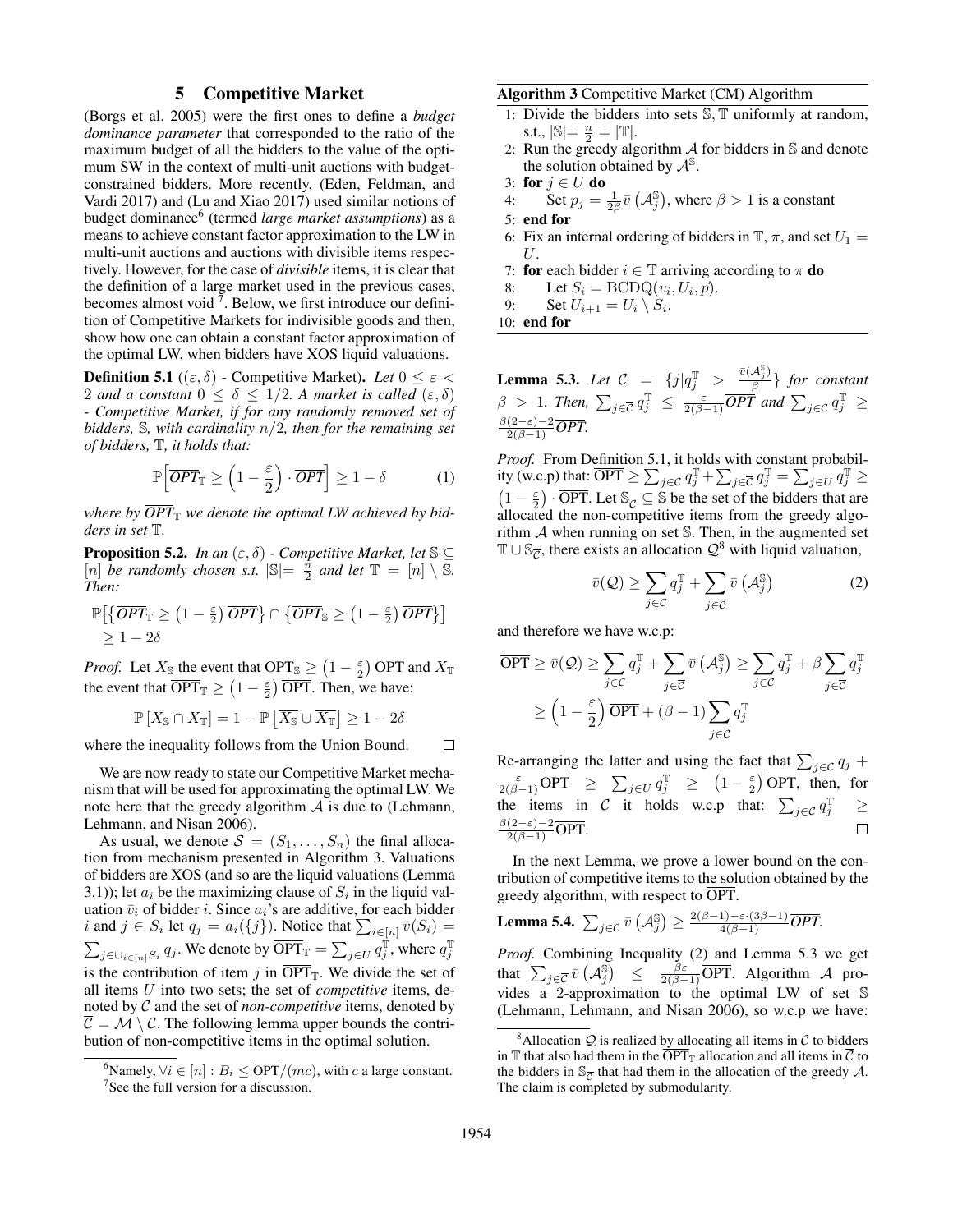$\sum_{j\in\mathcal{C}}\bar{v}\left(\mathcal{A}_j^{\mathbb{S}}\right)+\sum_{j\in\overline{\mathcal{C}}}\bar{v}\left(\mathcal{A}_j^{\mathbb{S}}\right)\geq\frac{1}{2}\overline{\text{OPT}}_{\mathbb{S}}\geq\frac{1-\frac{\varepsilon}{2}}{2}\overline{\text{OPT}}.$  Combining the last two equations, we get the result.

Theorem 5.5. *The CM Algorithm is* universally truthful *and achieves, in expectation, a constant approximation to the optimal LW, i.e.,*  $\mathbb{E}\left[\bar{v}\left(\mathcal{S}\right)\right] \geq (1-2\delta) \cdot \frac{2(\beta-1)-\varepsilon \cdot (3\beta-1)}{16\beta(\beta-1)}\overline{OPT}.$ 

*Proof.* Since the bidders that control the prices being posted belong to set  $S$  and they never get any item, it is their (weakly) dominant strategy to report their valuations and their budgets truthfully. Furthermore, the bidders that are buying under the said posted prices belong to set  $T$  and they make BCDQs, which we shown to be truthful. Finally, the bidders are *uniformly at random* split at sets S and T.

For each item  $j \in \mathcal{C}$  we have  $q_j^{\mathbb{T}} > \bar{v}(\mathcal{A}_j^{\mathbb{S}})/\beta$ . Therefore, there exists an allocation for bidders in  $\mathbb{T}$  and items in C that is supported by prices  $p_1, \ldots, p_m$ , where  $p_j = \bar{v}(A_j^{\mathbb{S}})/\beta$ . Thus, a modification of (Dobzinski 2016, Lemma 4.2) implies that if we we set  $p'_j = p_j/2$ , for each  $j \in \mathcal{C}$ , and run a fixed price auction in T with prices  $p'_1, \ldots, p'_m$ , we get that  $\bar{v}(S) \ge \sum_{j \in C} p_j/4$ . Using the latter, along with the prices of the items, we have that  $\bar{v}(\mathcal{S}) = \frac{1}{4\beta} \sum_{j \in \mathcal{C}} \bar{v}(\mathcal{A}_j^{\mathbb{S}}) \ge \frac{2(\beta - 1) - \varepsilon(3\beta - 1)}{16\beta(\beta - 1)} \overline{\text{OPT}},$  where the last inequality is due to Lemma 5.4. Thus, we conclude that  $\mathbb{E}\left[\bar{v}\left(\mathcal{S}\right)\right] \geq (1-2\delta) \frac{2(\beta-1)-\varepsilon\cdot(3\beta-1)}{16\beta(\beta-1)}\overline{\text{OPT}}.$ 

## 6 Bayesian Setting

The Bayesian Setting offers a great middle ground between the unstructured worst-case instances and the very structured Competitive Markets. In this setting, let  $\vec{v} = (v_1, \dots, v_n)$  be a profile of bidder valuations and  $\mathbf{B} = (B_1, \ldots, B_n)$  a profile of bidder budgets. Assume that the bidders' valuations are drawn independently from distributions  $V_1, \ldots, V_n$  and the budgets from distributions  $\mathcal{B}_1, \ldots, \mathcal{B}_n$ . For simplicity, let us assume that their liquid valuations are drawn independently from distributions  $\mathcal{D}_1, \ldots, \mathcal{D}_n$ . We will denote by  $\mathcal{D} = \mathcal{D}_1 \times \ldots \times \mathcal{D}_n$  the product distribution where liquid valuations profiles,  $\bar{\mathbf{v}} = (\bar{v}_1, \dots, \bar{v}_n)$ , are independently drawn from.

We are going to show that the results presented in (Feldman, Gravin, and Lucier 2014) can be extended for budgetconstrained bidders. Specifically, we are going to show that, if liquid valuations are fractionally subadditive, then we can create appropriate prices such that, when presented to the bidders in a posted-price mechanism and bidders are making BCDQs, then we can obtain universally truthful constantfactor approximation mechanisms for the LW in Bayesian CAs. Our Lemma 6.2 establishes the existence of such appropriately scaled prices. The key component activating our results is that instead of reasoning about the *utility* achieved from the bundle purchased by bidder  $i$  (as received by the BCDQ), we instead have to use Lemma 3.3. We also note that using our techniques one could even achieve the better approximation guarantees presented by (Düetting et al. 2017). Their analysis is significantly more complex, however, and we omit it in the interest of space.

Theorem 6.1. *Let distribution* D *over XOS liquid valuation profiles be given via a sample access to* D*. Suppose* *that for every*  $\bar{v} \sim \mathcal{D}$ , we have: i) black-box access to a *LW maximization algorithm, ALG*<sup>9</sup> *ii) an XOS value query oracle (for liquid valuations sampled from* D*)* <sup>10</sup>*. Then, for any*  $\epsilon > 0$ *, we can compute item prices in POLY* $(m, n, 1/\epsilon)$ *time such that, for any bidder arrival order, the expected liquid welfare of the posted price mechanism is at least*  $\frac{1}{4} \mathbb{E}_{\bar{\mathbf{v}} \sim \mathcal{D}}[\bar{\mathbf{v}}(ALG(\bar{\mathbf{v}}))] - \epsilon$ , where by  $ALG(\bar{\mathbf{v}})$  we denote the *solution produced by algorithm ALG.*

Lemma 6.2. *Given a distribution* D *over XOS liquid valuations, let*  $\vec{p}$  *be the price vector s.t.*  $p_j = \frac{1}{2} \mathbb{E}_{\bar{\mathbf{v}} \sim \mathcal{D}} [L W_j(\bar{\mathbf{v}})]$ *.* Let  $\vec{p}$  be any price vector such that  $|p'_j - p_j| < \delta$  for all  $j \in [m]$ . Then, for any arrival order,  $\pi$ , bidders buying bundles by making *BCDQs under prices*  $\vec{p}'$  results in expected *liquid welfare at least*  $\frac{1}{4} \mathbb{E}_{\bar{\mathbf{v}} \sim \mathcal{D}} [\bar{\mathbf{v}}(ALG(\bar{\mathbf{v}}))] - \frac{m\delta}{2}$ .

## 7 Conclusion

In real-life auctions, bidders are *always* constrained by budgets, which we tend to overlook due to the technical difficulties that they add. The role of budgets in welfare/revenue optimization is amplified in CAs, where bidders have richer valuations and hence, studying budgeted CAs is a step towards bridging the gap between the theory on truthful mechanism design for CAs and constraints faced in practice. In this work, we showed how the liquid welfare can be approximated in CAs where bidders are budget-constrained in three settings: worst-case, Competitive Markets and stochastic. The most meaningful question that arises from our work (apart, of course, from the ever existent one of lowering the approximation guarantee in worst-case instances) is related to the competitive markets. We conjecture that the condition that we provide can be made even weaker, and leave it to future research.

Finally, our results can also be used to extend a variety of already known results in CAs without budgets, to CAs *with* budget-constrained bidders. For example, Lemma 3.3 (with some changes in the constants of (Dütting and Kesselheim 2017)) implies a constant factor approximation for best response dynamics in XOS CAs with budgeted bidders, that apply after a single round of bid updates.

## 8 Acknowledgments

We are thankful to Yiling Chen for her most valuable feedback in an initial draft of this work, as well as the anonymous reviewers for their helpful comments and suggestions. Part of this work was done while Chara Podimata was visiting Yahoo Research, NY. This work is partially supported by the National Science Foundation under grant CCF-1718549 and the Harvard Data Science Initiative. Any opinions, findings, conclusions, or recommendations expressed here are those of the authors alone.

 $9^9$ ALG can be any algorithm that provides a  $O(1)$ approximation to the optimal LW, since we do not care about incentives (access to ALG will only happen for ghost samples).

<sup>&</sup>lt;sup>10</sup>An XOS value oracle takes as input a set  $T$  and returns the corresponding additive representative function for the set  $T$ , i.e., an additive function  $A_i(\cdot)$ , such that (i)  $\bar{v}_i(S) \geq A_i(\hat{S})$  for any  $\hat{S} \subset [m]$  and (ii)  $\bar{v}_i(T) = A_i(T)$ .